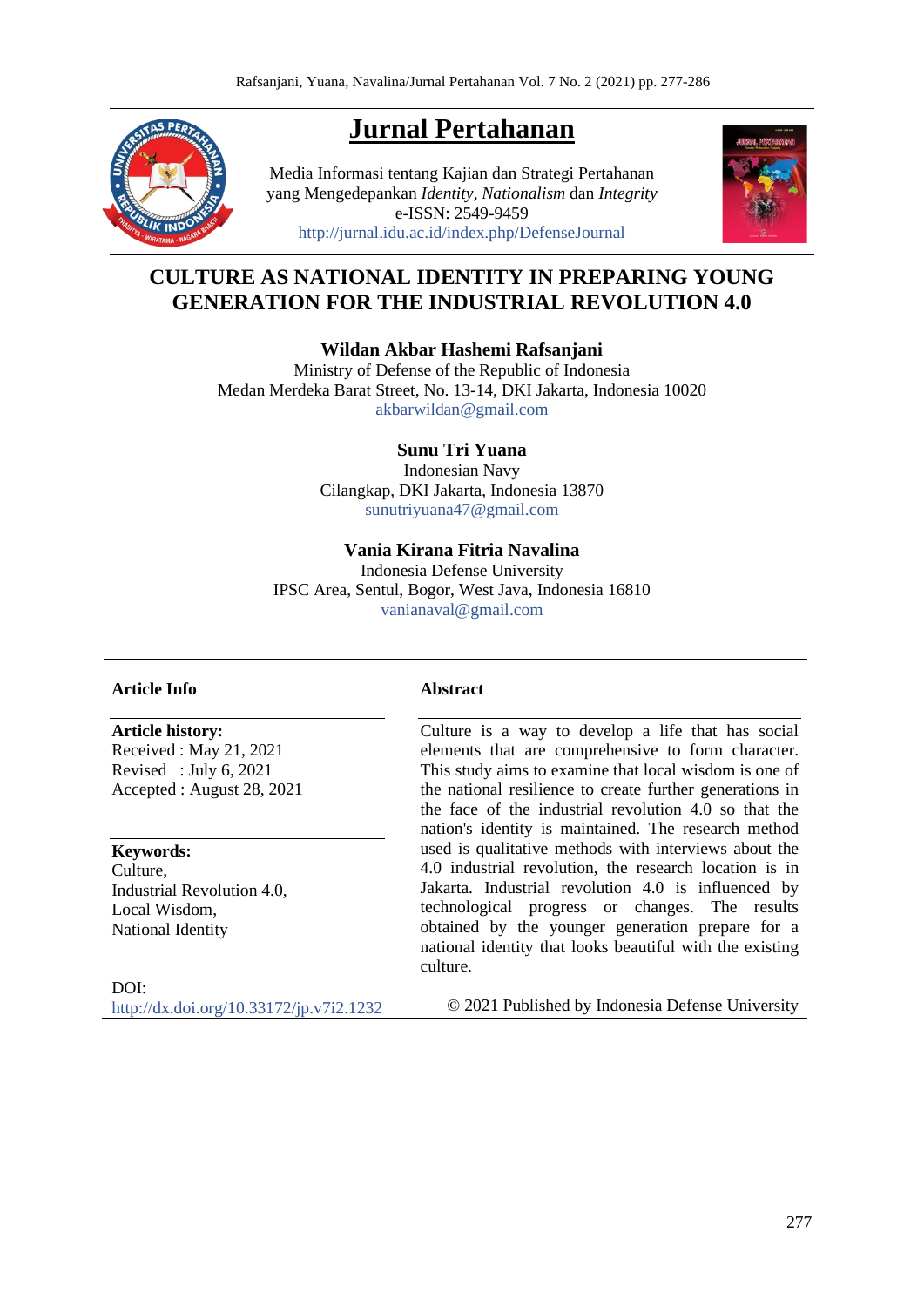## **INTRODUCTION**

Culture becomes an identity that shows differences between groups of people because culture determines communicative behavior. However, culture also develops and changes along with the ideas and ideals of the people in it as an intellectual effort to learn (Cohen & Cohen, 2019). An observable example of the cultural shift that occurred in Indonesia was when the Hindu-Buddhist religion was introduced and penetrated the daily lives of Indonesian people, where previously the people still adhered to the notions of dynamism and animism.

Then Islam began gradually enter and believed by most people to replace the Hindu-Buddhist religion. It was noted in some of these examples that when a new culture came, the old culture was not completely replaced, but acculturation occurred and remained in contact with and merged with the previous culture so that the existing culture became richer and more easily accepted by the community. As with Balinese Hinduism, although the values are not entirely the same in India, Islam in Yogyakarta was also brought by Sunan Kalijaga who still blends with Javanese-Hindu-Buddhist culture (Strite, 1992).

This is reinforced by the invention of the internet and technological developments which massively have an impact on various aspects, both economic, social, cultural, political, and others. The industrial revolution 4.0 was born, which included digital culture with flexibility in the industrial ecosystem as a point. Industrial revolution 4.0 is an industrial trend that combines automation technology with cyber technology. These include cyber-physical systems, the internet of things, cloud computing, and cognitive computing (Bottery, 2003). With intelligent technology that can be connected to various areas of human life, human lifestyle changes according to this pattern. Millennials are not immune from changes that are intensively utilizing

technology and following digital flows. The challenge lies in data literacy, namely the ability to process and absorb information. In this era of industrial revolution 4.0, millennials are not only required to be smart but also have strong good characters. From the Japanese example, we can learn that the cultural shift due to globalization that gave birth to the industrial revolution 4.0 is unavoidable but can be balanced without losing our identity as the Indonesian nation in the way of our archipelago (Mohelska & Sokolova, 2018).

Therefore, culture plays an important role in producing certain forms of behavior. Some aspects of personality may be universally regulated, but this does not necessarily deny the possibility that other aspects of personality may be culturally unique. If we understand the relationship between culture and personality in a way that allows for the coexistence of universality, we can overcome the problem of how to conceptualize it.

The use of the steam engine in the production process in 1750-1850 led to the first industrial revolution in England and throughout the world. The impact that occurred at that time was the use of animal and human power which was replaced by manufacturing-based machines. The existence of this economic transition caused massive urbanization so that the population in the city swelled. At first, Indonesia was introduced to technological advances when relations between the Netherlands and England were getting better (Schumacher, Erol, & Sihn, 2016). The construction of land transportation routes facilitates the mobility of people and trade on the island of Java. The emergence of factories in big cities has encouraged agrarian and maritime communities to throw their lives into a new life in the city. With the increase in population in the city, the unemployed who need work also increases, in this case, many workers are paid low wages.

Cultural changes due to the penetration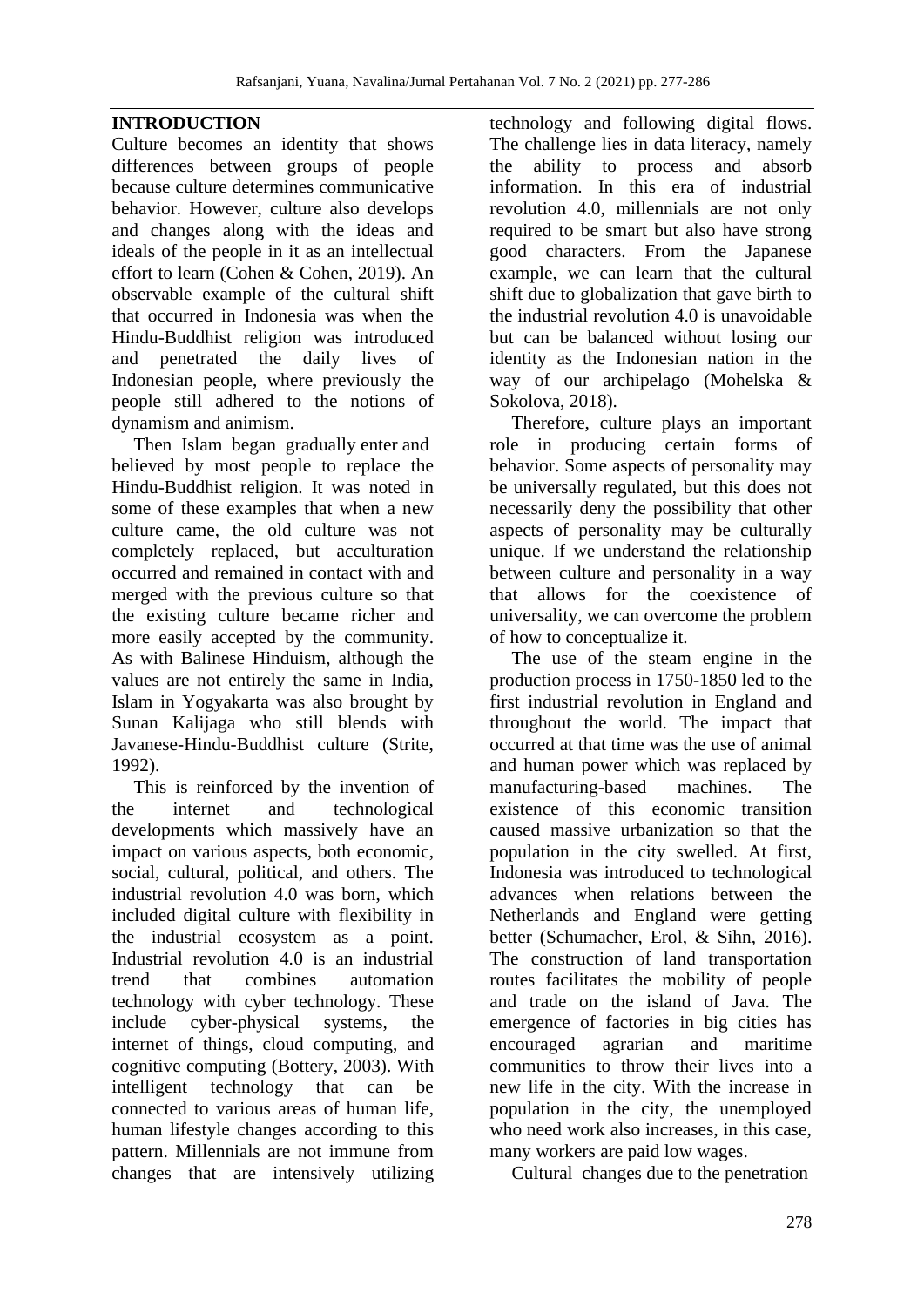of science and technology to meet human needs are the impact of the industrial revolution. Especially in this era of globalization, a country cannot isolate itself from other countries. Each country must be interconnected and dependent on other countries so that the influence caused by our inevitability can be accepted. Globalization which is dominated by advances in science and information technology has changed the pattern of relations between nations in various aspects and has made globalization a multidimensional phenomenon. Countries appear borderless, interdependent and interconnected from one country to another (Bottery, 2003). In globalization between the elements of one culture with another, there is mutual contact and influence (interaction), in the process of interaction, there will be problems regarding the cultural change.

In the current era of digitalization, there has been a fundamental change from technological evolution that targets gaps in human life. The invention of the internet in the early 90s became a major turning point and world history and had a tremendous impact, giving birth to the 4th industrial revolution. Germany as a country that has globalized the term Industry 4.0 has indirectly changed the face of the world's industry (Rajnai & Kocsis, 2018). The development of the digital world has now reached all aspects, both in terms of business, politics, economy, culture, entertainment, transportation, and so on. In terms of culture, nowadays in various countries digital culture has developed, where flexibility allows it to influence the media industry and users. The internet and all the products of digital culture that it produces will become digital artifacts that will later become a source of literature.

A dynamic and growing culture requires the right supporting technology, as well as digital archive storage. Community concern and government participation are needed in recording and archiving regional culture. This study aims to examine that local wisdom is one of the national resilience to create further generations in the face of the industrial revolution 4.0 so that the nation's identity is maintained.

# **METHODS**

This research was conducted with the qualitative method by depth interview and scrutinizes the secondary literature. The location of this research is Jakarta. Based on data that Jakarta is the capital city of Indonesia which is made more people from different cities in Indonesia came to this city and globalization has a bigger impact than other cities in Indonesia. For the depth interview, we asked one of the Peace and Conflict Resolution scholars from the University of Indonesia, Jakarta. We choose peace and conflict resolution students because they have sufficient knowledge to research related conflicts due to changes in people's mindsets and technology.

# **RESULT AND DISCUSSION**

# **History of Cultural Harmonization**

Culture is a comprehensive lifestyle. Culture is complex, abstract, and vast. Many aspects of culture determine communicative behavior. These sociocultural elements are scattered and include many human social activities (Rosalina, 2018). This cultural change occurred as an intellectual endeavor to learn, either through the revival of ideas from ancient times or through new approaches to thinking.

In Japan, there was the Meiji Restoration which began in 1866–1869 which was a cultural revolution of ancient Japanese society towards Industry and at the same time changed the political order of the Shogunate back to the King of Japan. The cause of the Meiji Restoration was that Japan only realized how backward they were compared to the rest of the world after the arrival of United States Commodore Matthew C. Perry. Commodore Perry came to Japan to board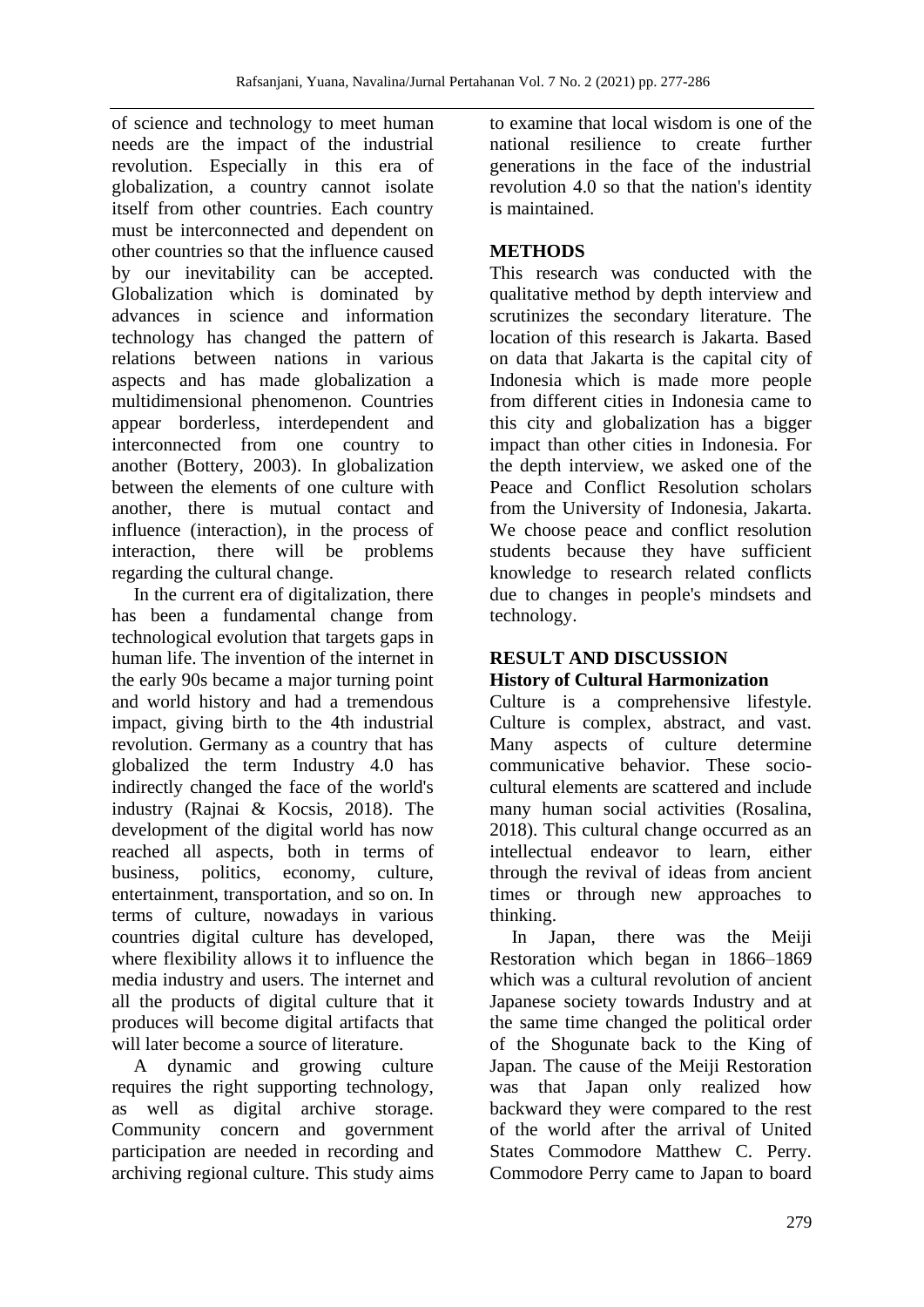a super large ship equipped with weapons and technology far superior to Japan at that time. The word 'Meiji' means the power of enlightenment and the government at that time aimed to incorporate 'Western Progress' while maintaining traditional 'Eastern' values (Nakamura et al., 1996).

Currently, Japan is again making cultural changes due to cultural changes with Society 5.0 due to the demands of the times and technology. Society 5.0, according to the Cabinet Office of Japan, is defined as a human-centered society that balances economic progress with solving social problems through a system that deeply integrates cyberspace and physical space (Ministry of Foreign Affairs of Japan, 2019). Society 5.0 was proposed in the 5th Basic Science and Technology Plan as the future society that Japan should aspire to. This follows the stages of a hunting society (Society 1.0), an agricultural society (Society 2.0), an industrial society (Society 3.0), and an information society (Society 4.0). In the information society (Society 4.0), sharing knowledge and information across departments is not enough, and collaboration is difficult. Society 5.0 achieves a high level of convergence between virtual space (virtual space) and physical space (real space) (The Government of Japan, 2019).

# **Culture as National Identity and State Defense Culture**

National identity is a marker or identity of a nation that can distinguish its characteristics from other nations because the hallmark of a nation lies in the concept of the nation itself. Etymologically, the term national identity comes from the words "identity" and "national". Identity comes from the word identity which means having a sign, characteristic, or identity attached to an individual, group, or something that distinguishes it from others. While national comes from a nation which means nation (Winarno, 2013). National origin comes from the nation itself or includes the nation itself, then Indonesian national identity is the identity that forms the nation, namely various ethnic groups, religions, Indonesian language, national culture, the archipelago, and the ideology of Pancasila. National identity is the totality of the appearance of a complete nation with the content of the community so that it can distinguish the Indonesian nation from other nations. Strengthening national identity is an effort that is very much needed because it is the root of the integrity of the life of the nation and state (Rahayu, 2007).

The fact is that in this era of globalization a country cannot isolate itself from other countries. Each country must be interconnected and dependent on other countries so that the influence caused by our inevitability can be accepted. Globalization which is dominated by advances in science and information technology has changed the pattern of relations between nations in various aspects and has made globalization a multidimensional phenomenon. Countries appear borderless, interdependent and interconnected from one country to another. In globalization between one cultural element and another, there is mutual contact and influence (interaction), in the process of this interaction problems will arise regarding the cultural change, the cultural dominance of developed countries over developing countries is getting stronger through the concept of free markets in global and regional scope, namely the weakening of their cultural values.

As an independent nation and state, Indonesia has an archipelago perspective. The Archipelago Insight is a national insight originating from Pancasila and based on the 1945 Constitution, namely the perspective and attitude of the Indonesian people towards themselves and their environment, by prioritizing national unity and regional unity in the implementation of social, national, and state life, one ideological unit, one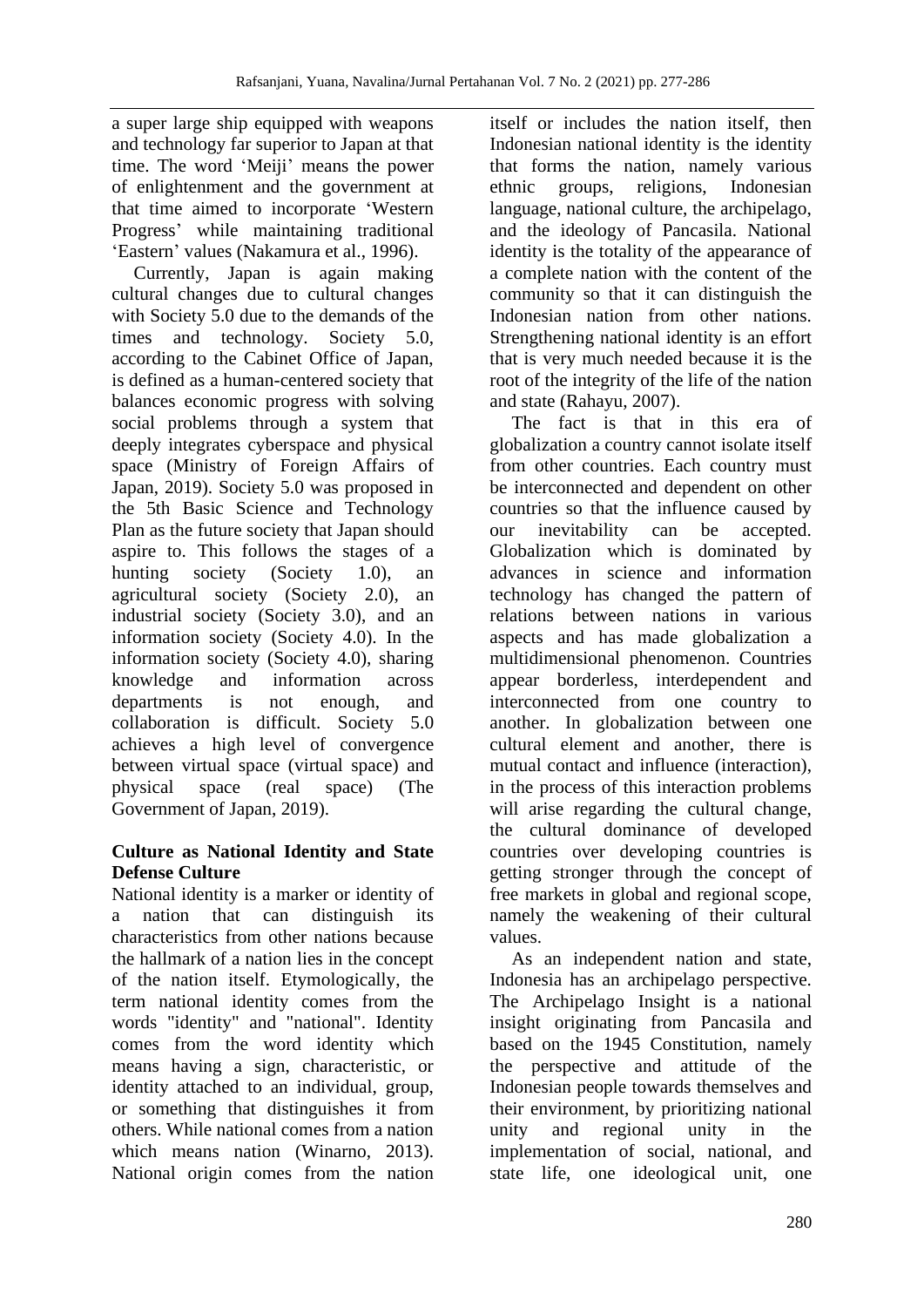political unit, one economic unit, one socio-cultural unit, and one national security unit. The weakening of citizens' commitment to basic ideological, political, economic, and socio-cultural values will lead to the degradation and distortion of nationalism, which results in disruption and the weakening of national resilience.

National resilience can be seen as an alternative and a conception of national power. The conception of national strength rests on strength, especially military physical strength with power politics, while national resilience does not merely prioritize physical strength, but utilizes other strengths and powers (besides the military) that exist within a nation. National defense is essentially a conception in the regulation and implementation of prosperity and welfare as well as defense and security in the life of the nation. To be able to achieve national goals, a nation must have strength, ability, endurance, and tenacity. This is called national resilience (Ermaya, 2011). To realize national resilience in the face of globalization, defending the country as part of the instrument of mental revolution can strengthen national identity in the context of the nation (Indonesian citizens). The use of the term revolution by the President of the Republic of Indonesia Joko Widodo is not excessive because Indonesia needs a cultural breakthrough in carrying out a mental revolution, the President uses the Trisakti concept that Bung Karno once expressed in his 1963 speech: Indonesia is a politically sovereign Indonesia, an economically independent Indonesia and Indonesia with a cultural personality. President Joko Widodo's Mental Revolution is to further strengthen sovereignty, increase competitiveness and strengthen national unity, the elaboration of this program through 9 (nine) priority agendas of Nawa Cita.

## **Industrial Revolution 4.0: Expectations and Challenges to Culture**

The Ministry of Industry in its book entitled "Making Indonesia 4.0" states that in facing the industrial revolution 4.0, Indonesia will build five regionally competitive manufacturing sectors, in which five sectors are food and beverages, textiles and clothing, automotive, chemical, electronic. These five sectors are very crucial in building the nation's economy. Therefore, there must be a 'trigger' that can be a platform to realize the five sectors that can be implemented optimally in Indonesia. This attractiveness factor will lead to the development of other factors as a series of culture as the nation's attraction, for example, food and beverage production, accommodation, transportation, and other factors that can support Indonesia's income and the five sectors that have been previously targeted by the Ministry of Finance depends on how the nation is prepared to face. When the identity of a nation has been firmly entrenched in all components of the nation's children, globalization will become a necessity that can lead to the glory of the nation. This phenomenon reinforces the assumption about the importance of the role of the young generation of Indonesia as a component of the nation to face the threat of ideological, political, economic, and socio-cultural sovereignty by shaping the character of Indonesia's young generation with a strong identity, integrity, and nationalism.

The Ministry of Industry in its book entitled Making Indonesia 4.0 states that in facing the Industrial Revolution 4.0, Indonesia will build five regionally competitive manufacturing sectors, in which five sectors are: food and beverages, textiles and clothing, automotive, chemical. , electronic. These five sectors are very crucial in building the nation's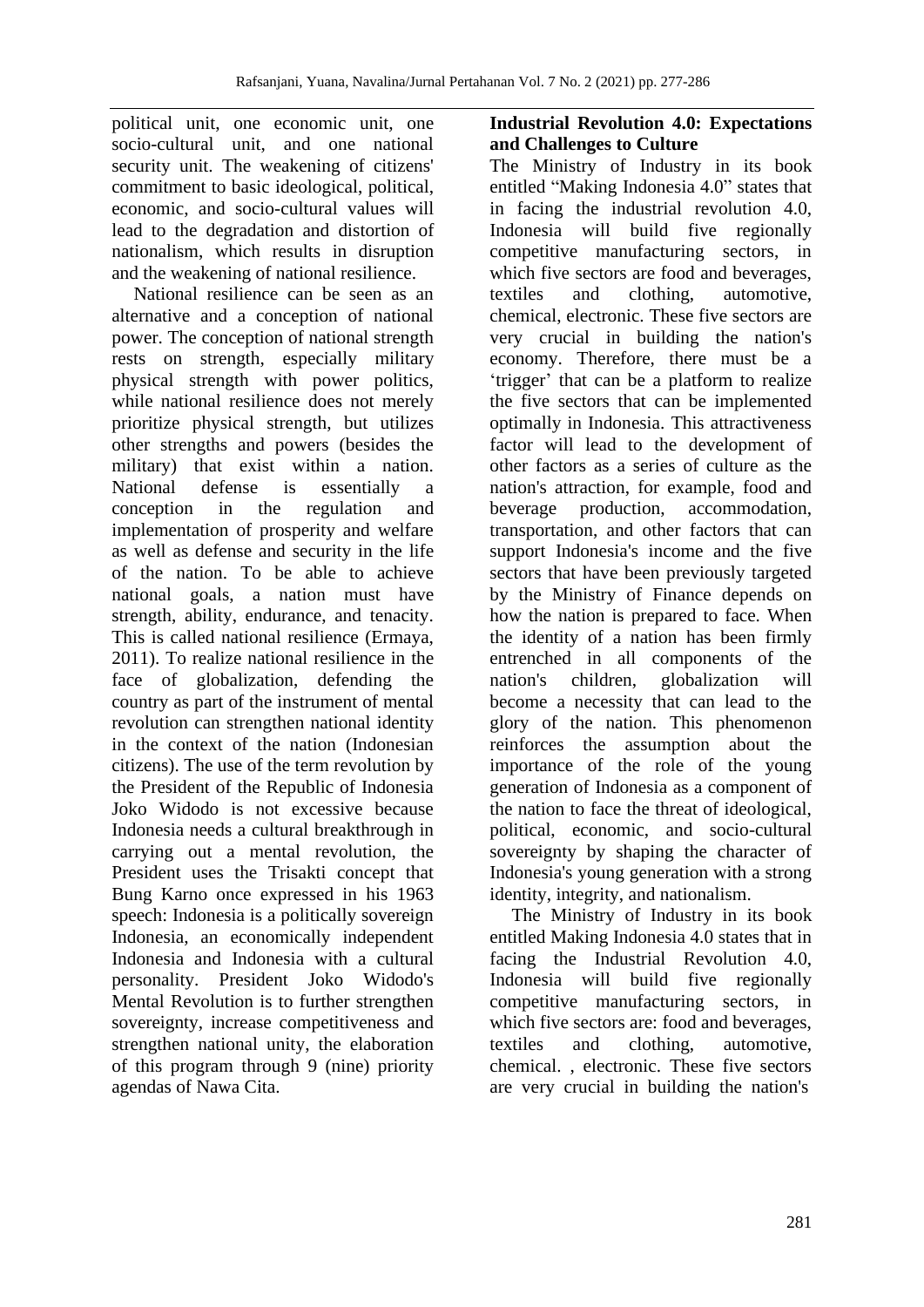economy. Therefore, there must be a 'trigger' that can be a platform to realize the five sectors that can be implemented optimally in Indonesia. In this case, the author gives a choice that what is appropriate and has the right to be a 'trigger' so that the five sectors can be optimized is culture. Why culture? It is because as a value system, culture can be very endemic, authentic, even original, which distinguishes one nation from another. In addition, because it is a characteristic of a nation, culture can be used as an attraction for a nation with other nations. This attractiveness factor will lead to the development of other factors as a series of culture as the nation's attraction, for example, food and beverage production, accommodation, transportation, and other factors that can support Indonesia's income and the five sectors that have been previously targeted by the Ministry of Finance.

Although in general, the concept of the industrial revolution 4.0 is to optimize the role of robots, digital devices, and other electronic devices, it does not mean that it is a threat to the development of cultural aspects in the industrial revolution era 4.0. Although it is generally acknowledged that the existence of the digitalization era, especially the initiation of the industrial revolution 4.0, can cause a domino effect where culture is rather easily marginalized. forgotten, and even considered unimportant. In addition, because culture as 'originality making' can only be made by humans, not by robots or other digital devices, it is very clear that culture is a very, very important factor and its sustainability will not be hampered by this conception. of the Industrial Revolution 4.0 (Lase, 2019).

# **Young Generation and Identity as the Indonesian Nation**

The young generation is a period of transition from adolescence to young adulthood. Adolescence is a transitional period between childhood and adulthood,

and they have not yet reached the stage of mental and social maturity, so they have to face conflicting emotional, psychological, and social pressures (Jain, Willander, Narayan, & Van Overstraeten, 2000). All the potential, personality, and conflicts that exist within him, making the younger generation a distinctive soul in the process of transitioning to adult humans. The tendency of the current generation of young people to think, behave, and lifestyle is instantaneous, hedonistic, and tends to lose their identity rooted in their culture.

The degradation of the quality of Indonesia's young generation is currently entering an alarming level, which is marked by a weakening of cultural identity and resilience. This weak cultural resilience is reflected in the weak ability to respond to the dynamics of change due to the demands of the times marked by the swift currents of global culture. National culture which is expected to be a catalyst in adopting universal noble values and at the same time as a filter against the entry of negative global culture, has not been able to function properly. Without an adaptive critical attitude, the adoption of a negative culture, such as consumptive, individualistic attitude, will process faster than the adoption of a positive-productive culture. The protracted multidimensional crisis has contributed to the weakening of the self-confidence and self-esteem of the younger generation, and the strengthening of dependence, even further fostering the apathy of the younger generation towards various problems of their nation. The younger generation is a generation that is ignorant of the realities that occur in society because they think it is not their duty and obligation to solve these problems. In addition, the problem of the younger generation is the depletion of the spirit of nationalism due to the weakness of the nation's ability to manage diversity (plurality) which is an objective characteristic of the Indonesian nation. In addition, Indonesian nationalism among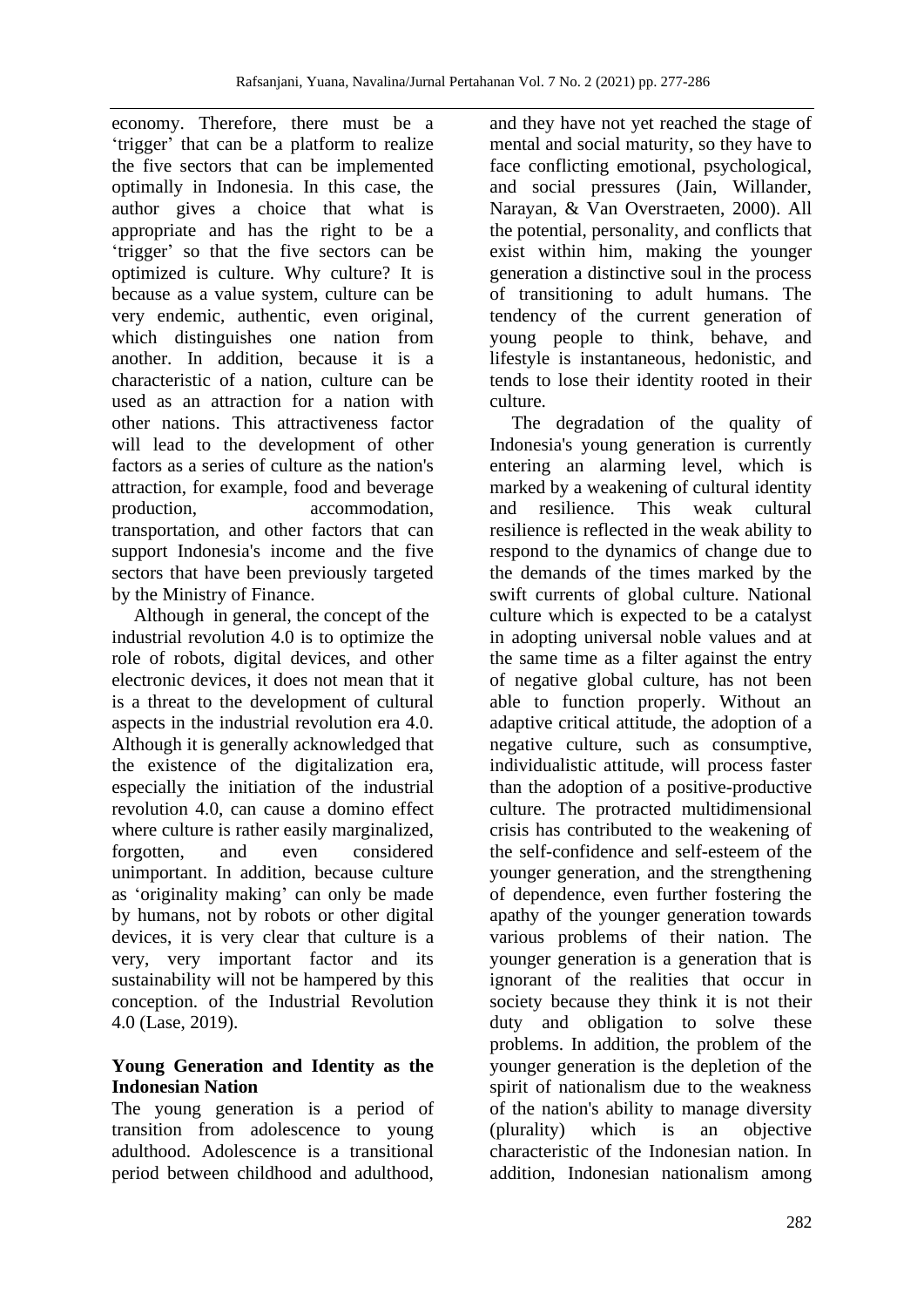the younger generation has been eroded by the swift currents of globalization that have filled all dimensions of the lives of the younger generation.

Deviant behavior such as drug use, free sex, student brawls, crime, and others are very familiar with the younger generation, even they do it at a relatively young age. They adapt their urban culture in various ways such as lifestyle and behavior in dressing, hanging out, hanging out, music, consumption, and so much in the daily life of young people. It also spreads not only in the lives of young people in big cities but also in remote villages. Their behavior and lifestyle imitate and spread from various lives in the world, without them knowing the essence and meaning of what they do. All of this shows that good culture has not been internalized in their daily lives.

For this reason, it is necessary to build the character of the younger generation that follows cultural values. The existence of a nation is largely determined by its character. Only a nation that has a strong character can make itself a dignified nation and is respected by other nations. Therefore, becoming a nation of character is our desire.

### **Strengthening Multicultural Education and National Identity in the Industrial Revolution Era 4.0**

In the era of the industrial revolution 4.0 as it is today, it has an impact on the development of various aspects of life in society, ranging from the economic, social, cultural, educational, and political fields. This is influenced by advances in science and technology used by humans. The current condition creates a pattern of dependence between fellow humans and the region because in the current era regional boundaries are no longer a barrier to interacting and exchanging cultures between people, groups, and regions.

Seeing these conditions as well as all the problems and challenges faced by the Indonesian people, especially in terms of education, requires education in Indonesia to continue to grow and be able to compete with other nations, where creative, innovative, and technology-oriented education is needed. One of the main problems of education in Indonesia in the era of the industrial revolution 4.0 is that multicultural education can solve various educational problems in Indonesia such as brawls, radicalism, discrimination, cultural stereotypes, tolerance, and crimes committed by school-age children. The direct impact of these problems is the erosion of national identity as the Indonesian nation.

One of the initial efforts or concepts in dealing with educational problems and challenges in Indonesia, the first is how to instill ethical values in school-age children or young Indonesians, several aspects that are considered important to pay attention to concerning ethical choices in the context of pluralism or the relationship between human. First, because the problem of social relations between human beings is an area of ethical study, namely how human attitudes treat other humans with different backgrounds. Second, from the ethical aspect itself, it emphasizes that ethics is very important because it is a solution to overcome various considerations, decisions, and moral certainty rationally and objectively about things that must be done in social situations in a good environment in the family, education and community environment.

In this case, ethics is the most important aspect, namely the realization of the younger generation who understand the concept of multicultural education, success in strengthening ethics is influenced by educational institutions, educators with their duties and responsibilities, and students with their duties and responsibilities. It is hoped that with the initial concept of ethical reform among the younger generation of Indonesia, the values of multicultural education can be well applied to minimize various educational problems in Indonesia and are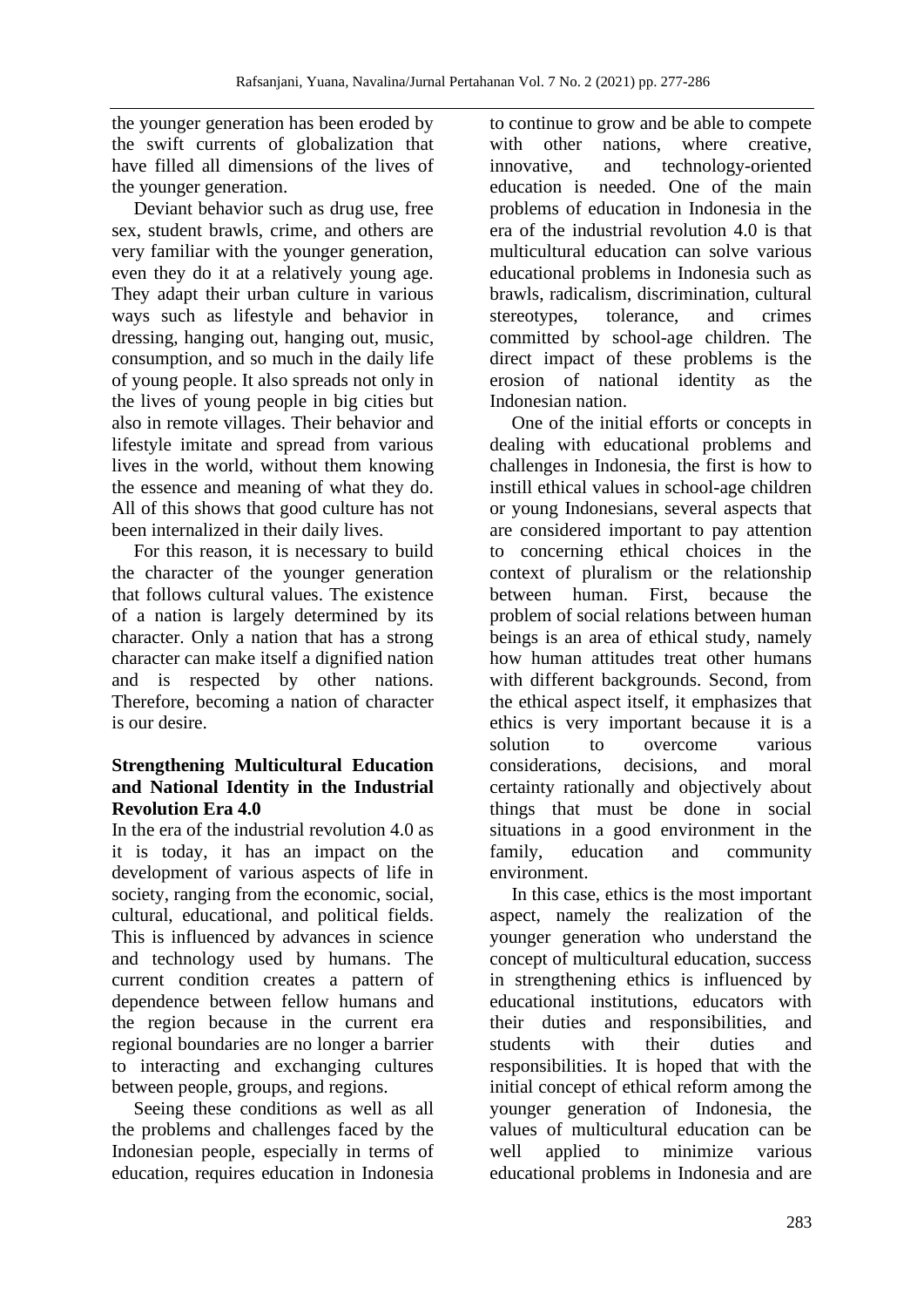by the goals of multicultural education that emphasizes the philosophy of cultural pluralism into the education system. based on the principle of equality, mutual respect, and acceptance, and understanding and moral commitment to social justice which later can be used as the main value to be able to answer various horizontal and vertical conflicts in the world of education in that era. of the industrial revolution 4.0.

Multicultural education is very closely related to the identity of the Indonesian nation, how the application of multicultural education in life directly plays an important role in strengthening the identity of the Indonesian nation, a sense of love for the homeland, loyalty to the nation, namely the Indonesian nation. Strengthening national identity through multicultural education itself aims to create a young generation who has awareness of multicultural citizenship, as young Indonesians who are aware of the importance of national identity, equality, and human dignity, respecting diversity and diversity while still acknowledging and preserving national values. wisdom. local communities in the implementation of social, national, and state life, especially in the era of scientific and technological advancement of the industrial revolution 4.0. Through the cultivation of true multicultural education values, it is hoped that the young generation of Indonesia who is the nation's successor will be able to answer various educational challenges in the era of the industrial revolution 4.0. Forming a young generation that is creative, innovative, has character, has integrity, and upholds tolerance with the values of national identity as the Indonesian nation with all its cultural diversity.

# **Reactualization and Conceptualization of Local Culture in Facing the Industrial Revolution 4.0**

Local wisdom or Local Wisdom is the result of certain people's intelligence in facing life's challenges that are obtained

through life experience. This means that local wisdom is the result of the experience of certain communities that are not necessarily experienced by other communities. The values of local wisdom will be deeply rooted in the people who are part of the culture. Koentjaraningrat (1984) categorizes human culture as a forum for local wisdom for ideas, social activities, and artifacts.

The term industry 4.0 was officially born in Germany when the Hannover Fair was held in 2011 (Kagermann, Wahlster, & Helbig, 2013). The program is a German state development plan called the High-Tech Strategy 2020. This policy was chosen so that Germany is always at the forefront of manufacturing (Heng, 2014). In some countries, they also embody the concept of industry 4.0 by using different terms, such as Smart Industry, Smart Factory, Industrial Internet of Things, or Advanced Manufacturing (Prasetyo & Sutopo, 2018). Although the name is different in each country, the concept has the same goal, namely to increase the competitiveness of industries faced by the global market. Every country is competing to be a winner in the rapid development of digital technology. The wisest attitude in dealing with industrial technological advances 4.0 is to prepare and take advantage of existing opportunities. In this case, education is the starting point of preparation to produce human resources who are ready to pass the times. Reactualization and contextualization activities are critical thinking activities. It creates and creates the power of past information to be presented to the present by taking into account the situation of time and place. Local wisdom which is rich in noble values can be mapped into several forms, including; local wisdom in the form of folklore, forms of proverbs, songs and games, forms of activities, and forms of customs. The roles and functions of local wisdom include; the preservation and preservation of human resources, the development of human resources, the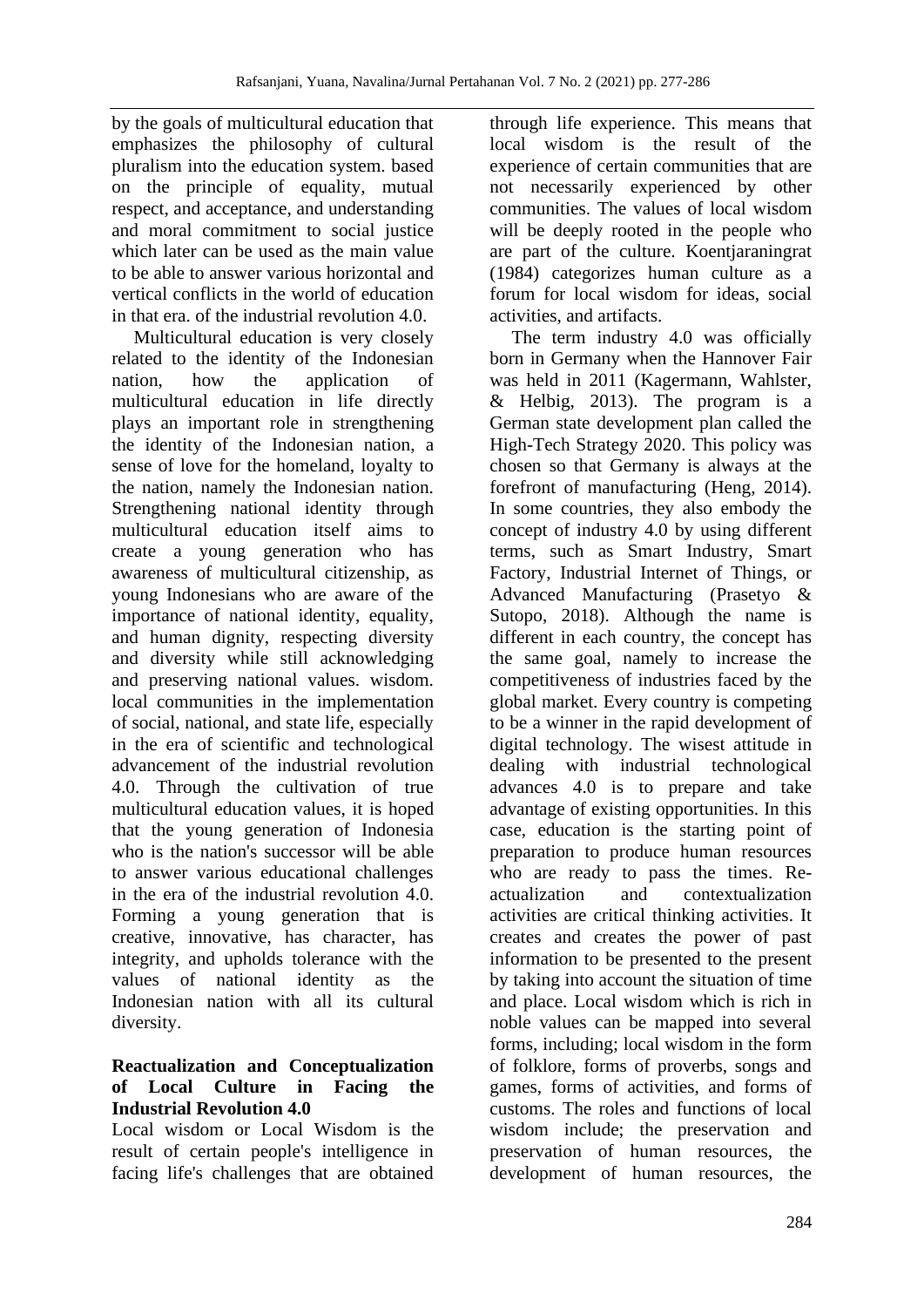development of culture and science, as a source of trust, as a means to establish and build community integration, as an ethical and moral basis, and as a political function.

### **CONCLUSIONS, RECOMMENDATION, AND LIMITATION**

With our local wisdom, we adopt good values and replace our bad cultural values. Government support is needed to support the preparation of cultural change so that the community is ready to welcome the industrial revolution 4.0. We have to change our comfort zone mindset by making more use of the natural conditions around us and our strategic geographical position. Learn from other countries that do not have natural wealth like ours, but they can use it for better things.

Industrial revolution 4.0 is a phenomenon in today's society. Changes and technological advances are still possible to a point that has not been thought of by humans. The impact of technological developments needs to be addressed with optimism and a growth mindset, not a fixed mindset. Education is a system to equip and mobilize the younger generation to always be open but still master the filter of norms. Local wisdom as the character and personality of the community needs to be re-actualized and contextualized in the era of the industrial revolution 4.0. The strategy is to reread the wisdom of the past by understanding the context and meaning of the text in its day, then contextualizing it to the industrial era 4.0 and actualizing it again in everyday life. It serves to provide a moral and ethical spirit in technology.

### **REFERENCES**

Bottery, M. (2003). Globalization and the Educational Policy Context. In B. Davies & J. W. Burnham (Eds.), *Handbook of educational leadership and management* (pp. 155–164). London: Pearson.

- Cohen, S. A., & Cohen, E. (2019). New Directions in the Sociology of Tourism. *Current Issues in Tourism*, *22*(2), 153–172. https://doi.org/10.1080/13683500.20 17.1347151
- Ermaya, S. (2011). *Hukum Dasar Geopolitik Dan Geostrategi : Dalam Kerangka Keutuhan NKRI*. Jakarta: Suara Bebas.
- Heng, S. K. (2014). Speech by Mr. Heng Swee Keat, Minister for Education, at the MOE ExCEL Parent Support Group Conference 2014, at Suntec Convention Centre on 12 April 2014. Retrieved from moe.gov.sg website: http://www.moe.gov.sg/news/speech es/speech-by-mr-heng-swee-keat- minister-for-education--at-the-moeexcel-parent-support-groupconference-2014--at-suntecconvention-centre-on-12-april-2014
- Jain, S. C., Willander, M., Narayan, J., & Van Overstraeten, R. (2000). IIInitrides: Growth, characterization, and properties. *Journal of Applied Physics*, *87*(3), 965–1006. https://doi.org/10.1063/1.371971
- Kagermann, H., Wahlster, W., & Helbig, J. (2013). Securing the future of German manufacturing industry: Recommendations for Implementing the Strategic Initiative Industrie 4.0. In *Final Report of the Industrie 4.0 Working Group*.
- Koentjaraningrat. (1984). *Kebudayaan Jawa*. Jakarta: Balai Pustaka.
- Lase, D. (2019). Pendidikan di Era Revolusi Industri 4.0. *Jurnal Ilmiah Teologi, Pendidikan, Sains, Humaniora dan Kebudayaan*, *1*(1), 28–43.
- Ministry of Foreign Affairs of Japan. (2019). Speech by Prime Minister Abe at the World Economic Forum Annual Meeting Toward a New Era of Hope-Driven Economy. Retrieved August 29, 2021, from mofa.go.jp